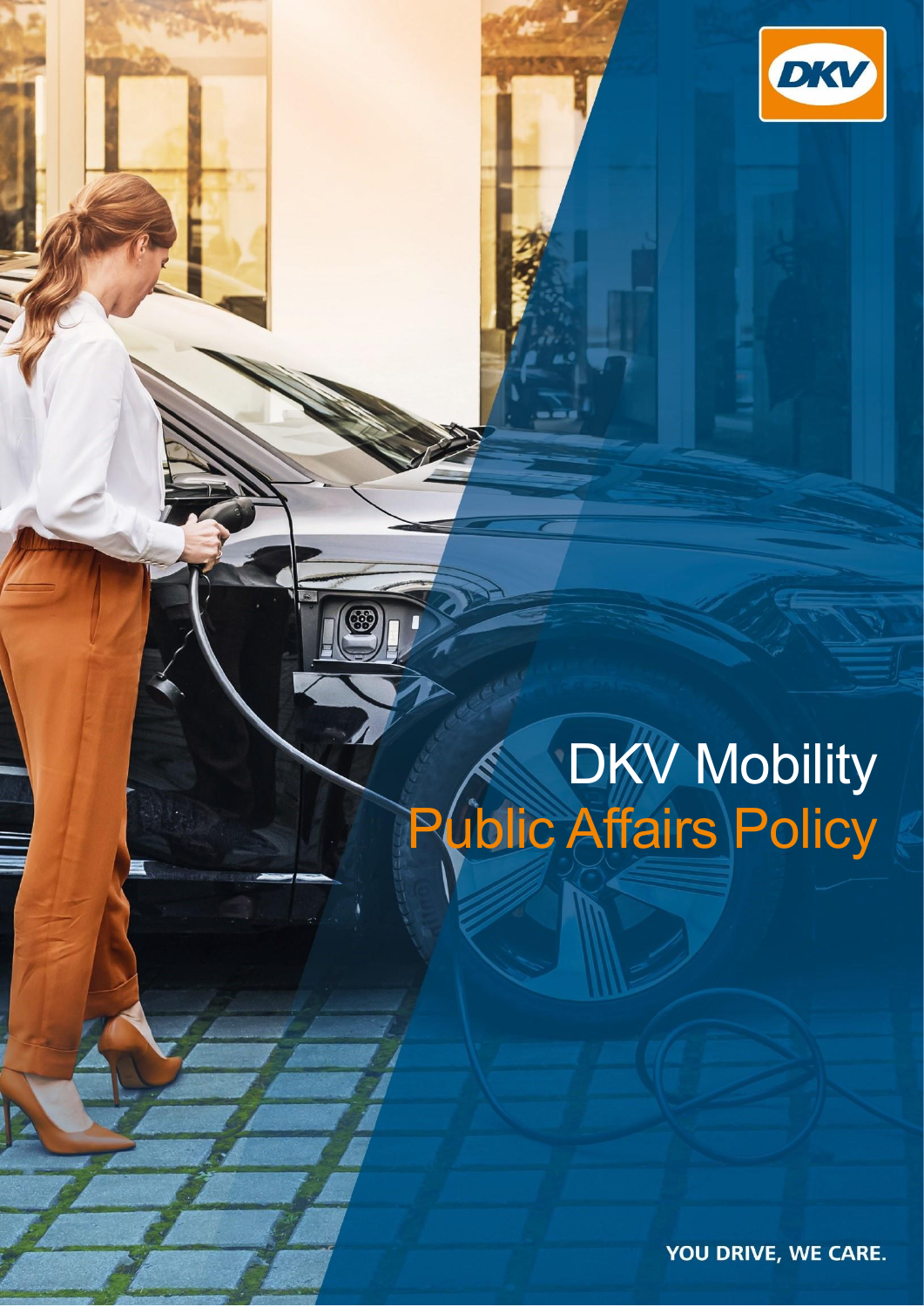## Public Affairs Policy

Promoting transparency around Public Affairs is an integral part of corporate governance at DMG. This key principle underpins how we conduct our Public Affairs activities on a daily basis, in cooperation with industry peers, partners and policymakers.

All Public Affairs activities at DMG are governed by the guidelines set forth below and carried out in full accordance with the company's commitment to responsible and sustainable business, in keeping with our purpose: *to drive the transition towards an efficient and sustainable future of mobility*.

## **GUIDING PRINCIPLES**

DMG is politically neutral and has no affiliation or involvement with any political party, which is strictly prohibited in keeping with compliance policies & guidelines. DMG also makes no political donations, as set in the Code of Conduct and compliance policies & guidelines.

In interacting with external stakeholders, DMG acts according to the guiding principles of transparency, integrity and responsibility. DMG is registered in the transparency register of the European Union as well as the Federal Republic of Germany and complies with the associated guidelines. The individuals responsible for Public Affairs at DMG, key focus topics and expenditure on Public Affairs are detailed therein.

## **CONTACT WITH POLICYMAKERS**

The Public Affairs team at DMG is responsible for positioning the organisation and representing it vis-à-vis policymakers and external stakeholders, whether individually or via industry associations. Moreover, the Public Affairs team is responsible for maintaining and managing an overview of the industry associations of which DMG is part.

DMG conducts business across Europe and beyond; we are committed to ensuring on-theroad transport operates seamlessly and efficiently, meeting the needs of our customers. As such, it is our responsibility to help shape the regulatory framework in which we operate through exchange with external stakeholders. Dialogue with policymakers is of paramount importance in promoting DMG's corporate and social responsibility goals, especially around sustainability, as well as ensuring the company is in the best possible position to enjoy continued success.

On important industry-related topics where we have particular expertise, we wish to put forward expert positions which contribute to an informed decision-making process when determining whether to amend or introduce new legislation. In short, when exchanging with external stakeholders, we want to enrich and contribute meaningfully to discussions, whilst raising the profile and reputation of our company as a leader in our industry.